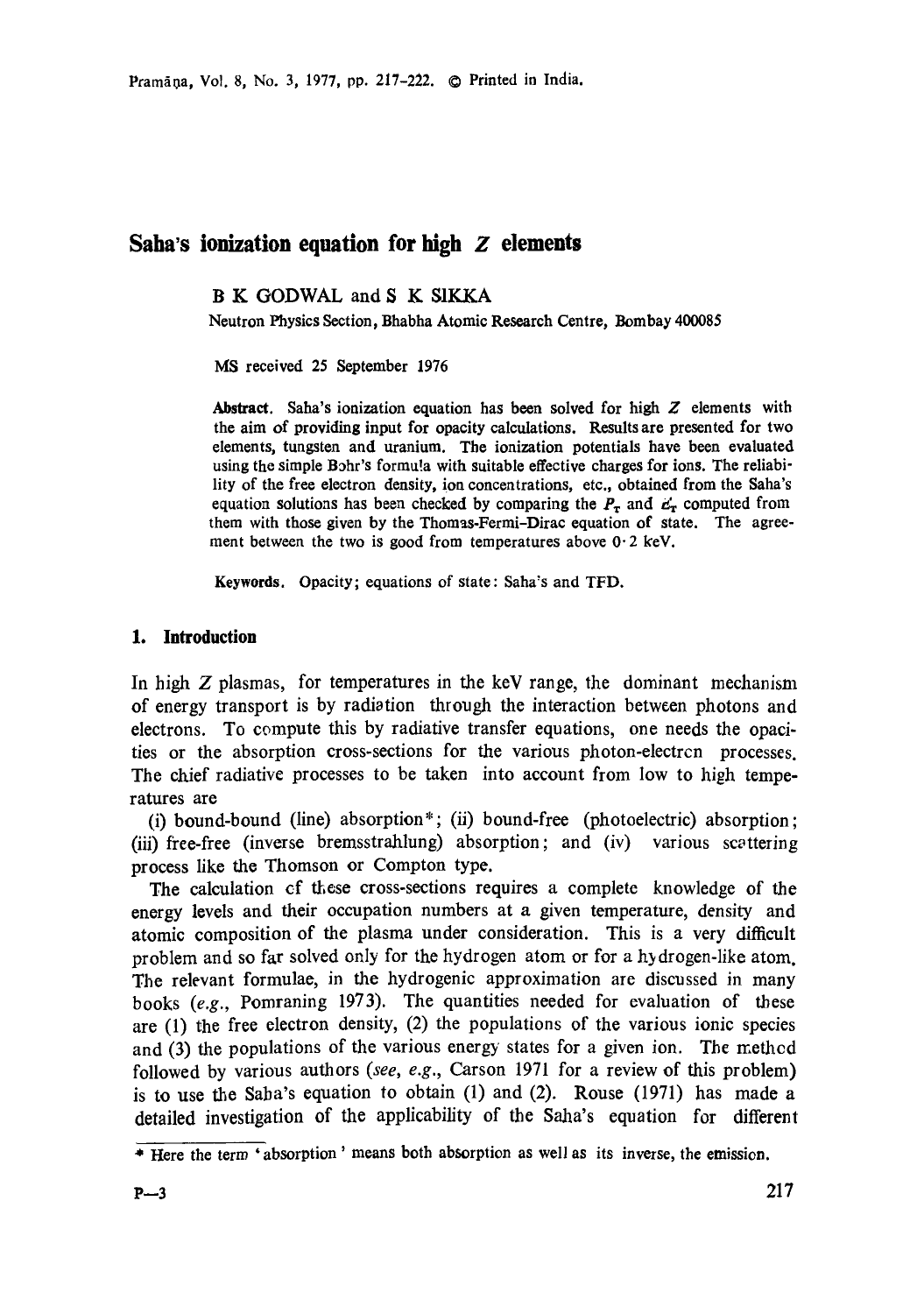temperature and density domains and proposed a modification which is valid for both low and high densities at high temperatures. He has shown that his " Screened-Coulomb modified Saha or ionization " equation gives results for iron  $(Z = 26, \rho_0 = 7.86 \text{ gm/cc})$  in agreement with the Thomas-Fermi-Dirac (TFD) equation of state.

We have extended the above type of calculations for higher  $Z$  elements. These are of relevance in laser-induced fusion studies where to reduce the expansion of hot DT plasma balls, it has been suggested that the target be surrounded by heavy high atomic number material like uranium (Winterberg 1971). In this paper, we report the results of the solution of Saha's equation for two typical high Z elements, tungsten (Z = 74,  $\rho_0 = 19.2$  gm/cc) and uranium (Z = 92,  $\rho_0 = 18.9$ gm/cc).

## **2. Saha's equation**

The form of the Saha's equation used is

$$
\frac{C_i}{C_{i+1}} = \frac{N_c}{2} \frac{h^3}{(2\pi m_a \ kT)^{3/2}} \ \frac{U_i}{U_{i+1}} \exp\left(I_i/kT\right) \phi_i(D) \tag{1}
$$

$$
C = \sum_{i=1}^{Z} iC_i \tag{2}
$$

$$
C + \sum_{i=1}^{R} C_i = 1.
$$
 (3)

Here  $N_e$  = free electrons/cc;  $C_i$  = concentration of ion  $i = N_i/N$ , where  $N_i$  is the number/cc of ion i and N, total number of free particles/cc =  $N_e + N_a$  and  $N_a = N_i$ ;  $C = N_e/N$ :  $I_i$ =ionization potential of the ion i;  $U_i$ =electronic partition function of ion i;  $D =$  screening radius =  $(3/4\pi N_a)^{\frac{1}{2}}$ .  $\Phi_i(D)$  is the "pressure ionization " term for ion *i*. This takes into account the increased mobility of the electrons occupying the outer orbitals, which overlap significantly with each other at high compressions (Rouse 1971). Roughly, this term works to lower the isolated ion ionization potentials.

### **3. Calculation of ionization potentials**

We treat each ion as a hydrogen-like atom, with the outermost electron in the field of charge  $Z_i$  such that

$$
Z_i = Z - S. \tag{4}
$$

Here  $Z$  is the nuclear charge and  $S$ , the screening constant, due to the inner core electrons. The ionization potentials were then evaluated as

$$
I_i = \frac{R Z_i^2}{n_i^2} \tag{5}
$$

where R is the Rydberg's constant (= 13.58 eV) and  $n_i$  the principal quantum number. Of the many different prescriptions available in literature for **the**  evaluation of S, we have preferred to use the values given by Burns (1964). He has estimated these for hydrogen-like atoms, by matching the analytic **hydrogen-**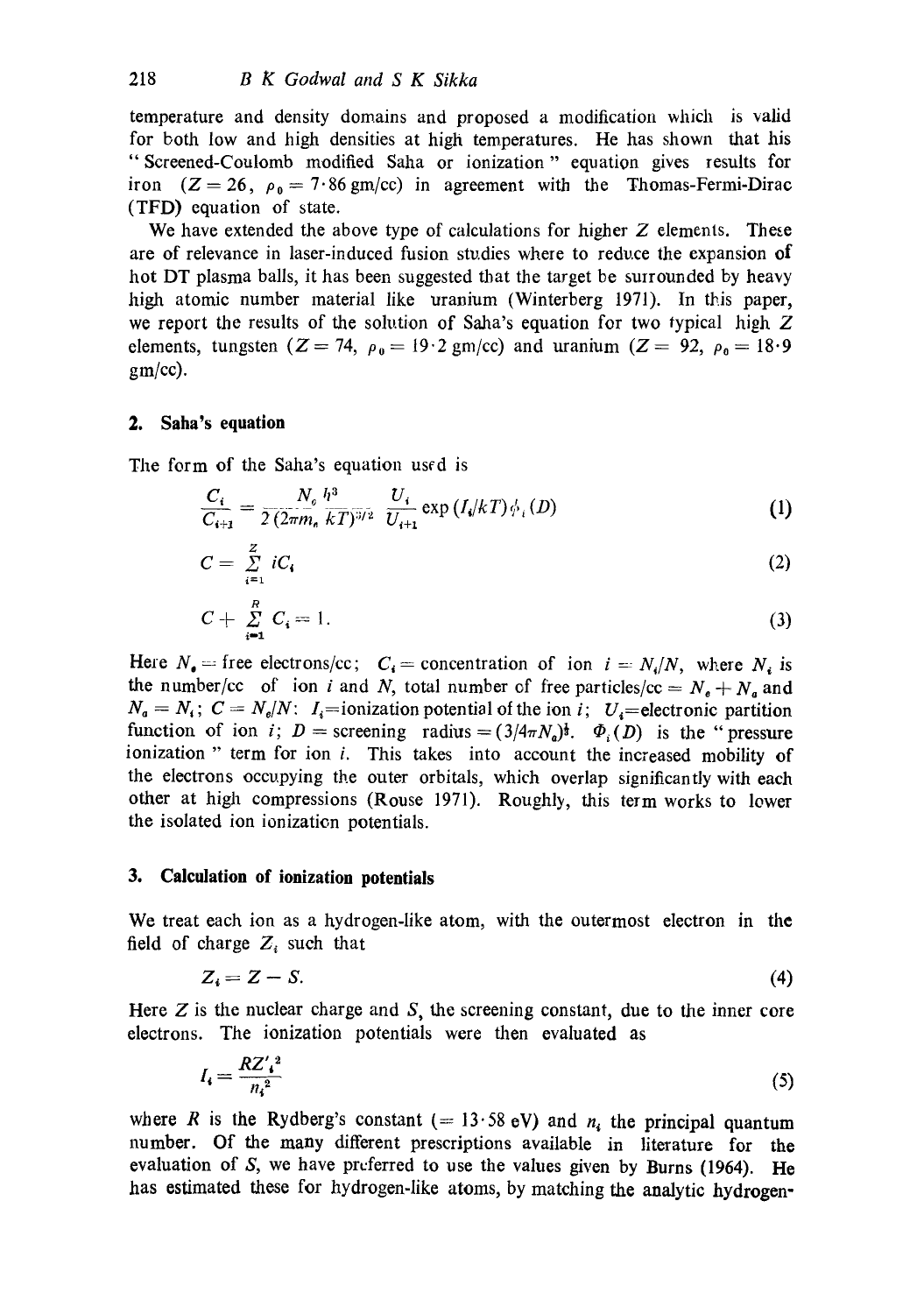like wave functions with the ones computed by the Hartee-Fock method, under the assumption that the effective quantum number  $n^* = n$  for any orbital. This ensures self-consistency in the use of formula (5). The relative energy levels of the different atomic orbitals for  $W$  and  $U$ , have been taken as

$$
1s < 2s < 2p < 3p < 4s < 4p < 4d < 4f < 5s < 5p < 5d < 6s^{\dagger}.
$$

As stated by Kastner (1969), formula (3) should give accurate values for high Z elements, (error for  $W \sim 3\frac{6}{9}$ ) as the screening constants are strictly valid for  $Z \rightarrow \infty$  case. However, the first few ionization potentials for W are of higher values  $(e.g., 150 \text{ eV}$  for  $6s$  compared to the experimental value  $8 \text{ eV}$ ). This does not very much effect the solution of Saha's equation as the pressure ionization terms take care of this. The very low values of  $\Phi_i$  (D) for the outer electrons, make the contributions of their  $C_i$ 's negligible. In other words, these electrons can be treated as ionized at a given temperature, irrespective of the value of their ionization potentials.

#### **4. Results**

Equations  $(1-3)$  were solved by iteration by a computer program iun on BESM-6 at Trombay.  $\phi_{\lambda}(D)$ 's and U<sub>i</sub>'s were evaluated by using the expressions and cosntants given by Rouse (1971). The ground state degeneracy for each ion was found by Hund's rule. The free electron densities at different temperatures for  $\rho/\rho_0 = 1.0$ are given in table 1. Also shown is ratio *Ne/Ner* (at full ionization). The ion densities for W and U are illustrated in figures 1 and 2. These show that for U even at a temperature of 10 keV, the  $K$  shell is substantially intact and that for W it is almost ionized. The ratio  $I_p/T$ , where  $I_p$  is the ionization potential at the peak  $C_4$  at a given T, varies with temperature from 5 to 2.7, compared to the value  $2 \cdot 8$  expected for an ideal Planck's distribution. The high value at low temperatures is again a reflection of the effect of the pressure ionization term. This is similar

|                   | w                     |             | U                           |                |
|-------------------|-----------------------|-------------|-----------------------------|----------------|
| Temperatures      | Ne                    | $Ne/Ne_T$ * | Ne                          | $Ne/Ne_{\tau}$ |
| $0.2 \text{ keV}$ | $1.38 \times 10^{24}$ | 0.30        | $1 \cdot 17 \times 10^{24}$ | $0 - 27$       |
| 0.5               | 2.83                  | 0.61        | $2 \cdot 33$                | 0.53           |
| 0.7               | $3 \cdot 00$          | 0.64        | 2.96                        | 0.67           |
| $1 \cdot 0$       | 3.93                  | 0.84        | $3 \cdot 10$                | 0.70           |
| 3.0               | 4.51                  | 0.969       | 4.12                        | 0.94           |
| $5 \cdot 0$       | 4.52                  | 0.971       | 4.30                        | 0.977          |
| 8.0               | 4.651                 | 0.999       | 4.303                       | 0.977          |
| $10 \cdot 0$      | 4.652                 | 0.9995      | 4.34                        | 0.986          |
| $Ne_{\tau}$       | 4.654                 |             | 4.40                        |                |

|  |  |  |  | <b>Table 1.</b> Free electron densities for $\rho/\rho_0 = 1.0$ |  |  |  |
|--|--|--|--|-----------------------------------------------------------------|--|--|--|
|--|--|--|--|-----------------------------------------------------------------|--|--|--|

 $\dagger$  These are not indpendent of atomic number. Their variation with  $Z$  is given by Evans f1966).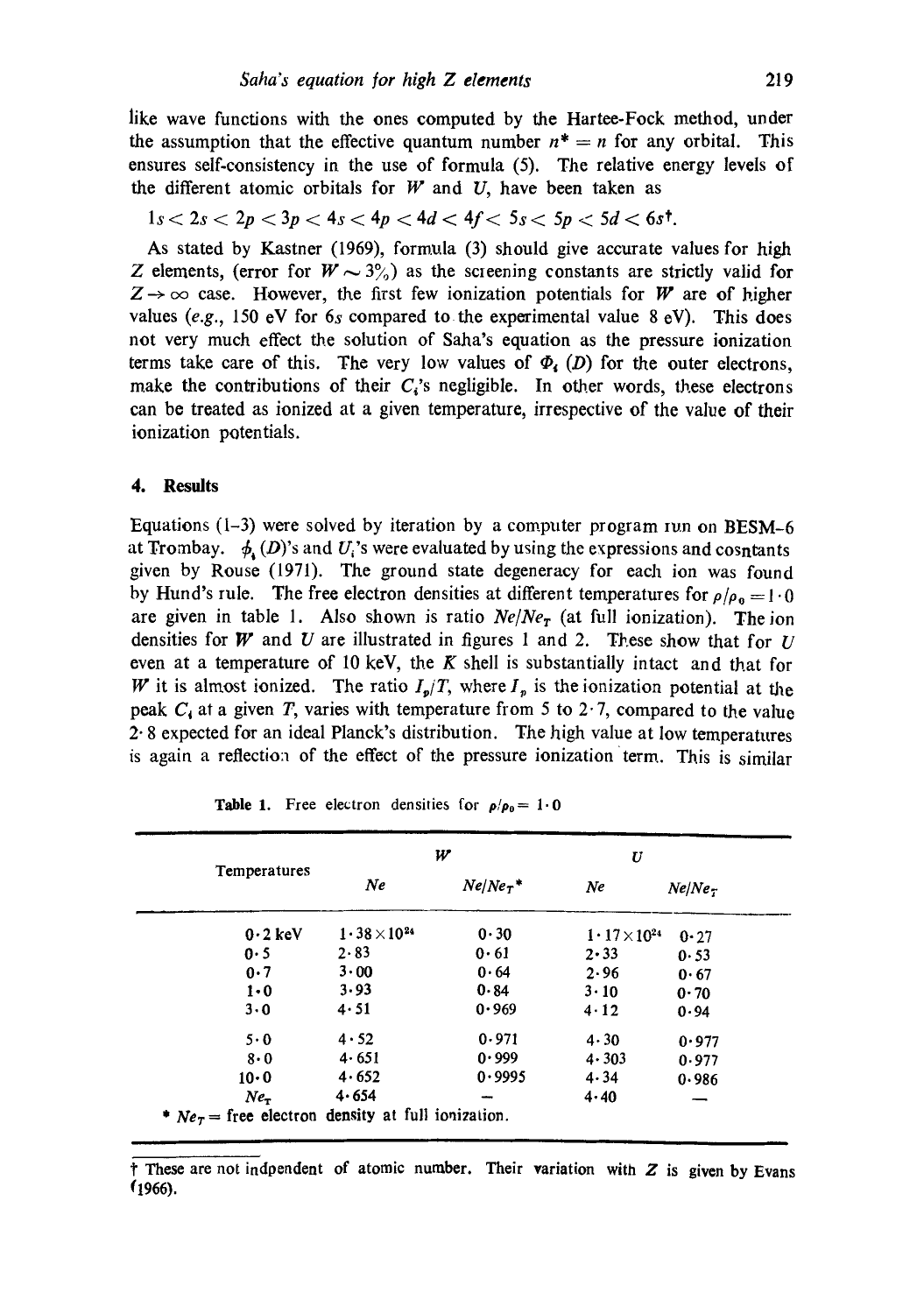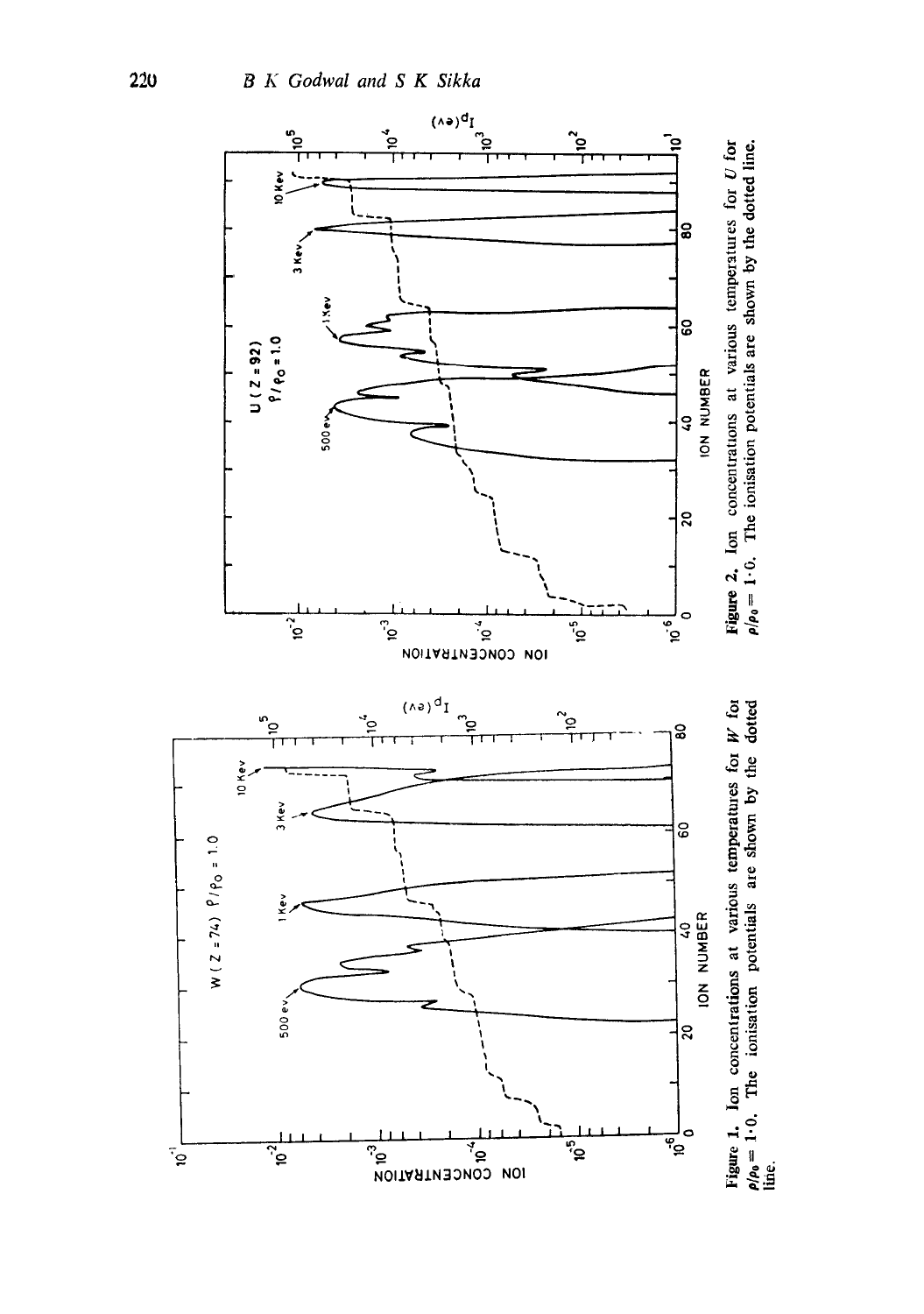to that found by Pritzker *et al* (1975) for uranium plasmas although their treatment of the pressure ionization term and the calculation of ionization potentials is different.

To check the reliability of the above numbers, we computed the  $P_T$  vs  $E_T$  curves and compared them with the curves obtained from TFD Kirzhnits corrected equation of state (McCarthy 1965). The various contributions to  $P<sub>T</sub>$  and  $E<sub>T</sub>$  are

$$
E_T = E_{\text{\tiny K.E.}} + E_{\text{\tiny 10n}} + E_{\text{\tiny ext}} + \bar{V}_{\text{\tiny P.E.}}
$$

and

$$
\boldsymbol{P}_{\boldsymbol{T}} = \boldsymbol{P}_{\boldsymbol{a}} + \boldsymbol{P}_{\boldsymbol{e}} + \bar{\boldsymbol{P}}_{\text{P.E.}}
$$

Here  $E_{\text{\tiny K-R}} =$  kinetic energy of ions and electrons = 3/2 NkT = 3/2( $P_a + P_a$ ),  $E_{\text{ion}}$  is the ionization energy,  $E_{\text{exc}}$  the excitation energy and  $\bar{V}_{\text{P.E.}}$  is one-half the potential energy of the free electrons in the fields of various ions (Coulomb correction), as formulated by Rouse (I971). Figures 3 and 4 show the above comparison for  $W$  and  $U$ . The agreement of our results with TFD EOS is good from temperatures above  $0.2$  keV. This close agreement shows that the model of Saha's equation and the phenomenological method of the calculation of ionization potentials are quite reasonable and, therefore, the opacities, evaluated using the inputs as given above, will be reliable and self-consistent. The use of ionization potentials\* based on the energy levels derived from x-ray wavelength data (Bearden and Burr 1967) was also investigated. The values



**Figure 3.**  $E_T$  vs.  $P_T$  diagram for W. The full curve is the TFD **Kirzhnits curve** The  $\bullet$  are our calculated values.

<sup>\*</sup> These will not be for isolated ions and as expected from screening rules, were lower than given by equation (5).